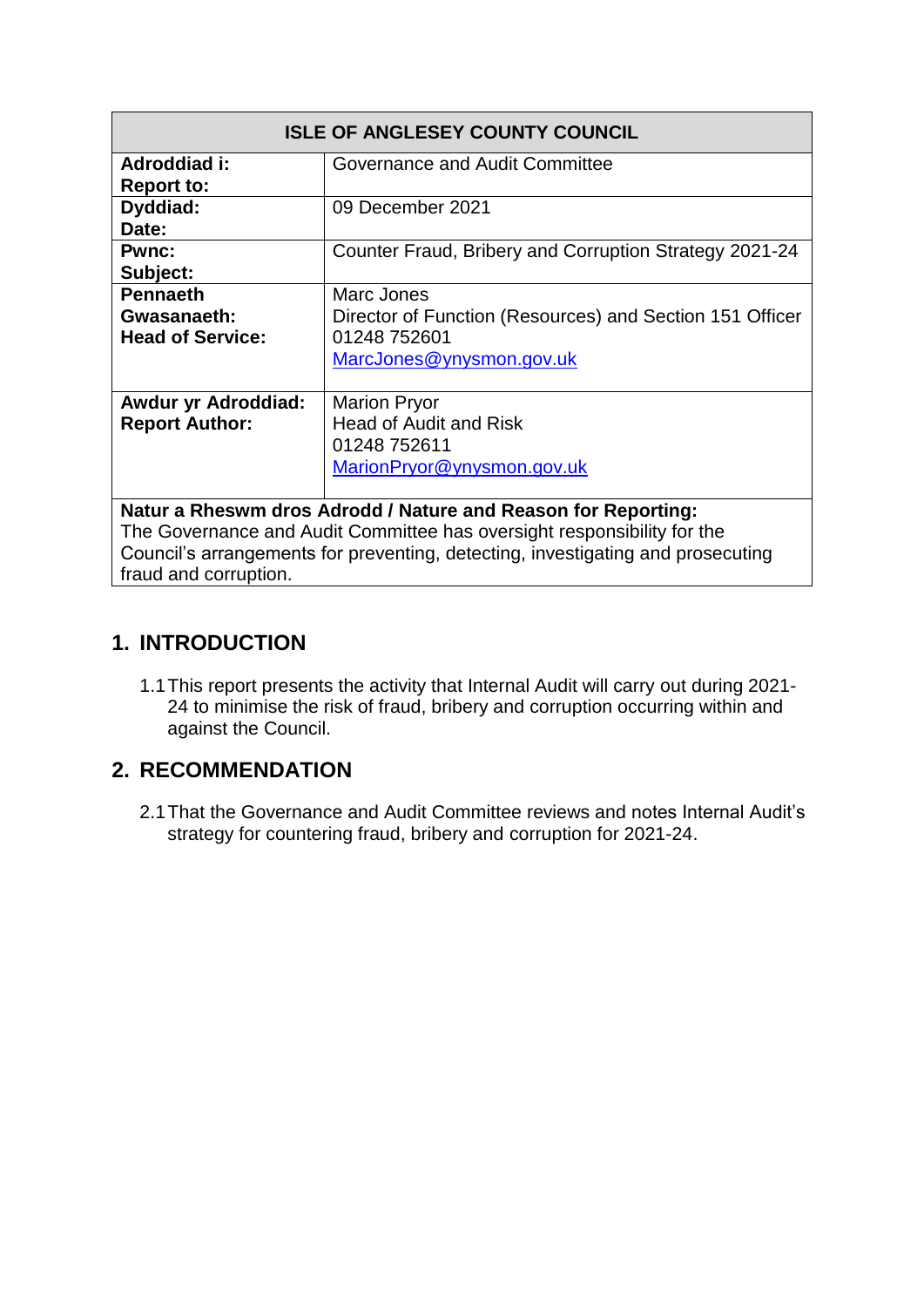

the crime de

d is something or<br>sives people in

# **COUNTER FRAUD, BRIBERY AND CORRUPTION STRATEGY 2021-24**

**Marion Pryor BA MA CMIIA CPFA December 2021** 

**Head of Audit & Risk**

[MarionPryor@YnysMon.gov.uk](mailto:MarionPryor@YnysMon.gov.uk)

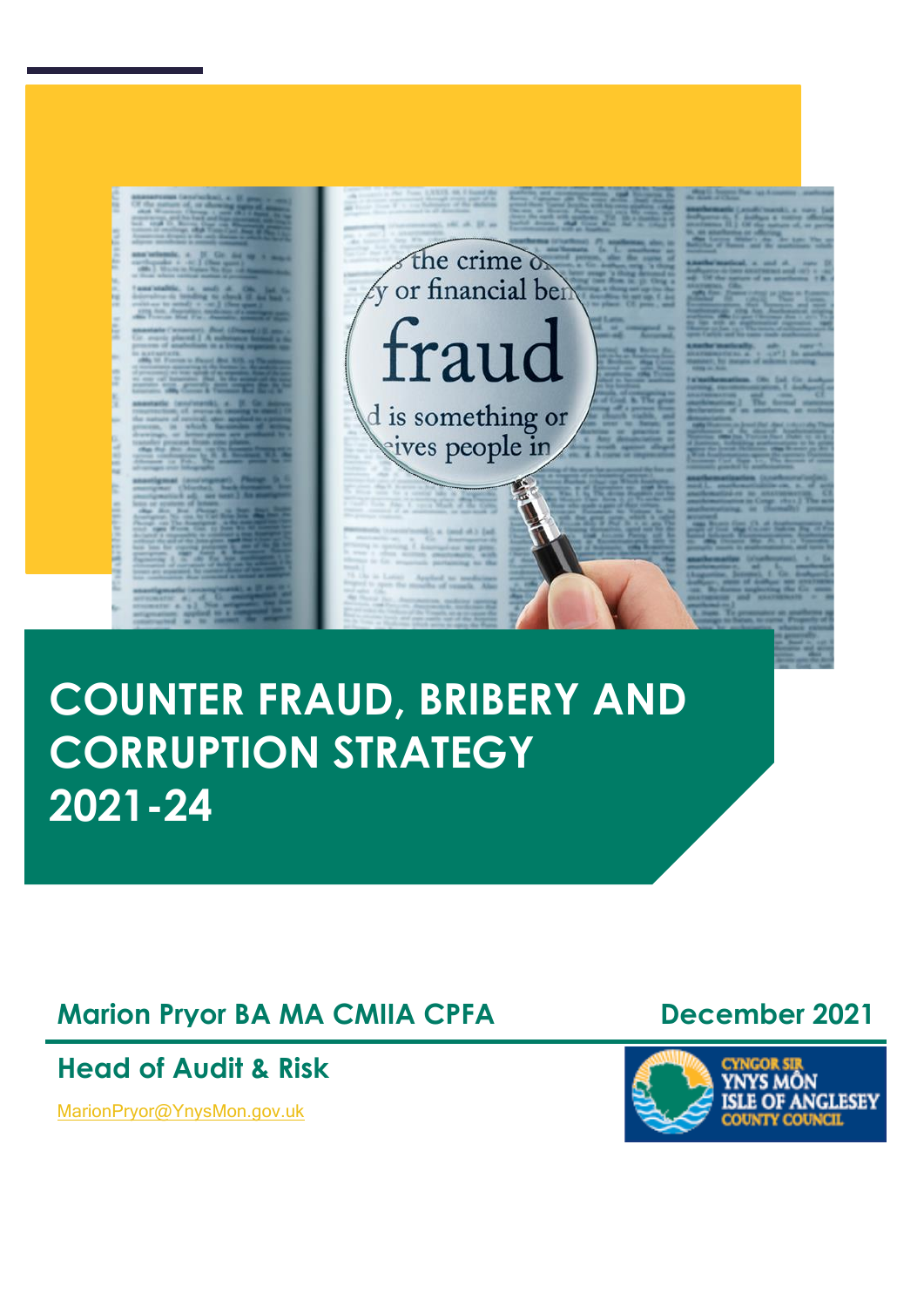## **TABLE OF CONTENTS**

| COUNTER FRAUD ARRANGEMENTS AND RESOURCING COUNTER FRAUD ARRANGEMENTS AND RESOURCING                                                       |  |
|-------------------------------------------------------------------------------------------------------------------------------------------|--|
|                                                                                                                                           |  |
|                                                                                                                                           |  |
| Regional arrangements 6                                                                                                                   |  |
|                                                                                                                                           |  |
| CURRENT AND EMERGING FRAUD RISKS AND OPERATIONAL OBJECTIVES __ 8                                                                          |  |
|                                                                                                                                           |  |
| Council Tax Single Person Discount<br>9                                                                                                   |  |
|                                                                                                                                           |  |
|                                                                                                                                           |  |
|                                                                                                                                           |  |
|                                                                                                                                           |  |
|                                                                                                                                           |  |
|                                                                                                                                           |  |
|                                                                                                                                           |  |
|                                                                                                                                           |  |
|                                                                                                                                           |  |
|                                                                                                                                           |  |
| <u> 16 میں اس کے مطابق میں اس کے مطابق میں اس کے مطابق میں اس کے مطابق میں اس کے مطابق میں اس کے مطابق میں اس کے</u><br><b>CONCLUSION</b> |  |
| APPENDIX 1 - DOCUMENTS REVIEWED                                                                                                           |  |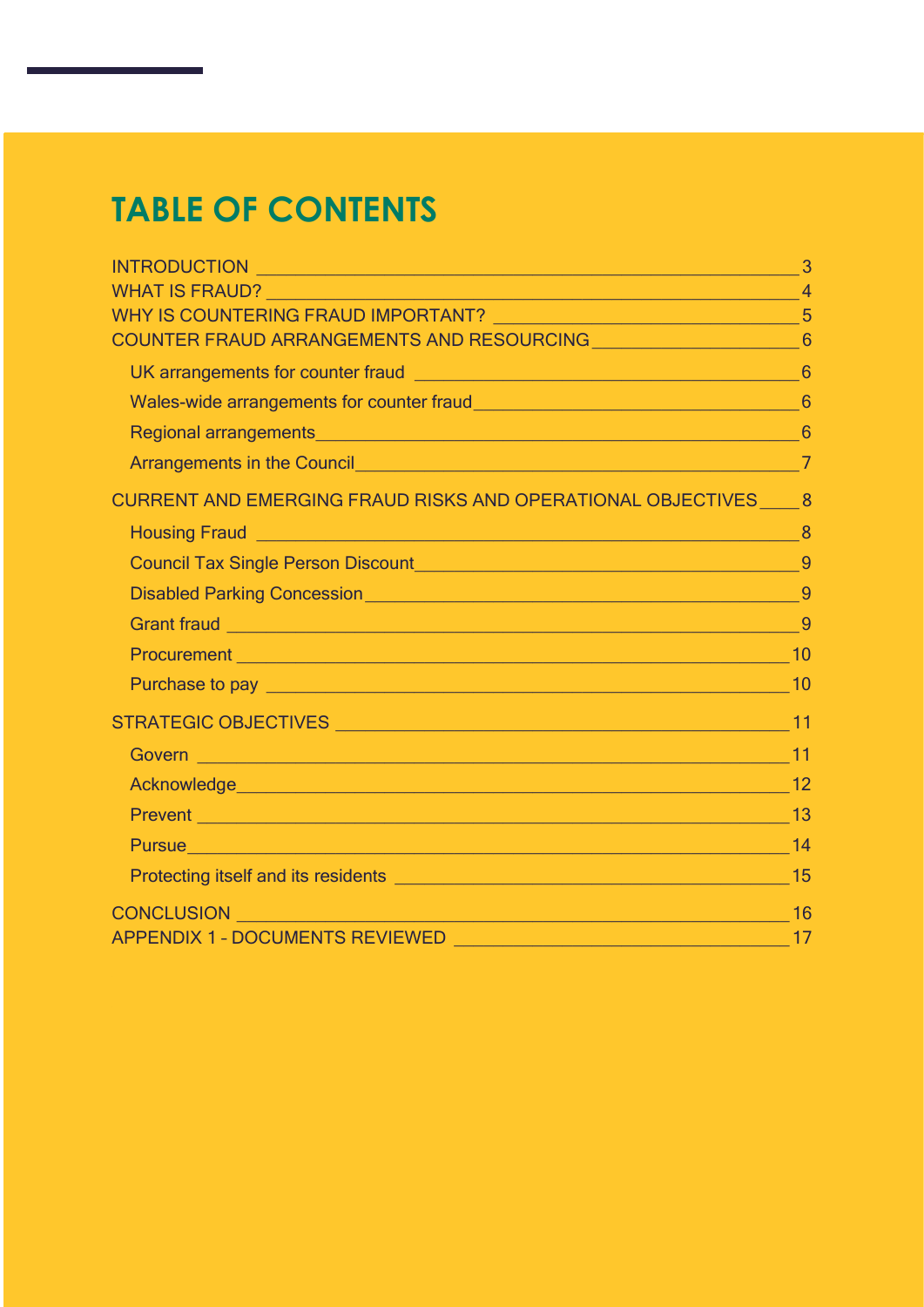## <span id="page-3-0"></span>**INTRODUCTION**

This report presents the activity that Internal Audit will carry out during 2021-24 to minimise the risk of fraud, bribery and corruption occurring within and against the Council.

This supports the requirements of the Public Sector Internal Audit Standards, 2018 (PSIAS), which require internal audit to evaluate the potential for fraud occurring and how the organisation manages fraud risk (Standard 2120).

In addition, the Accounts and Audit (Wales) Regulations 2014 state that the Council's responsible financial officer (Section 151 Officer) must ensure that its accounting control systems include measures to enable the prevention and detection of inaccuracies and fraud.

Minimising fraud and irregularity is vital in ensuring resources, intended to provide essential services to the residents and businesses of the Isle of Anglesey, are used for that purpose. Fraud committed against the Council is a theft of taxpayers' money, can cause reputational damage for the Council, a loss of confidence amongst the public or stakeholders, and have an adverse effect on staff morale. Through effective counter-fraud measures, the Council can reduce the risk of error, loss and fraud.

Fraudsters are constantly revising and sharpening their techniques and local authorities need to do the same. There is a clear need for a tough stance supported by elected members, chief executives and those charged with governance. This includes tackling cross-boundary and organised fraud and corruption attempts, as well as addressing new risks such as social care fraud and cyber issues.

The purpose of this strategy is to ensure that the Isle of Anglesey County Council does all that it can to address this threat and minimise the risk of fraud and corruption occurring.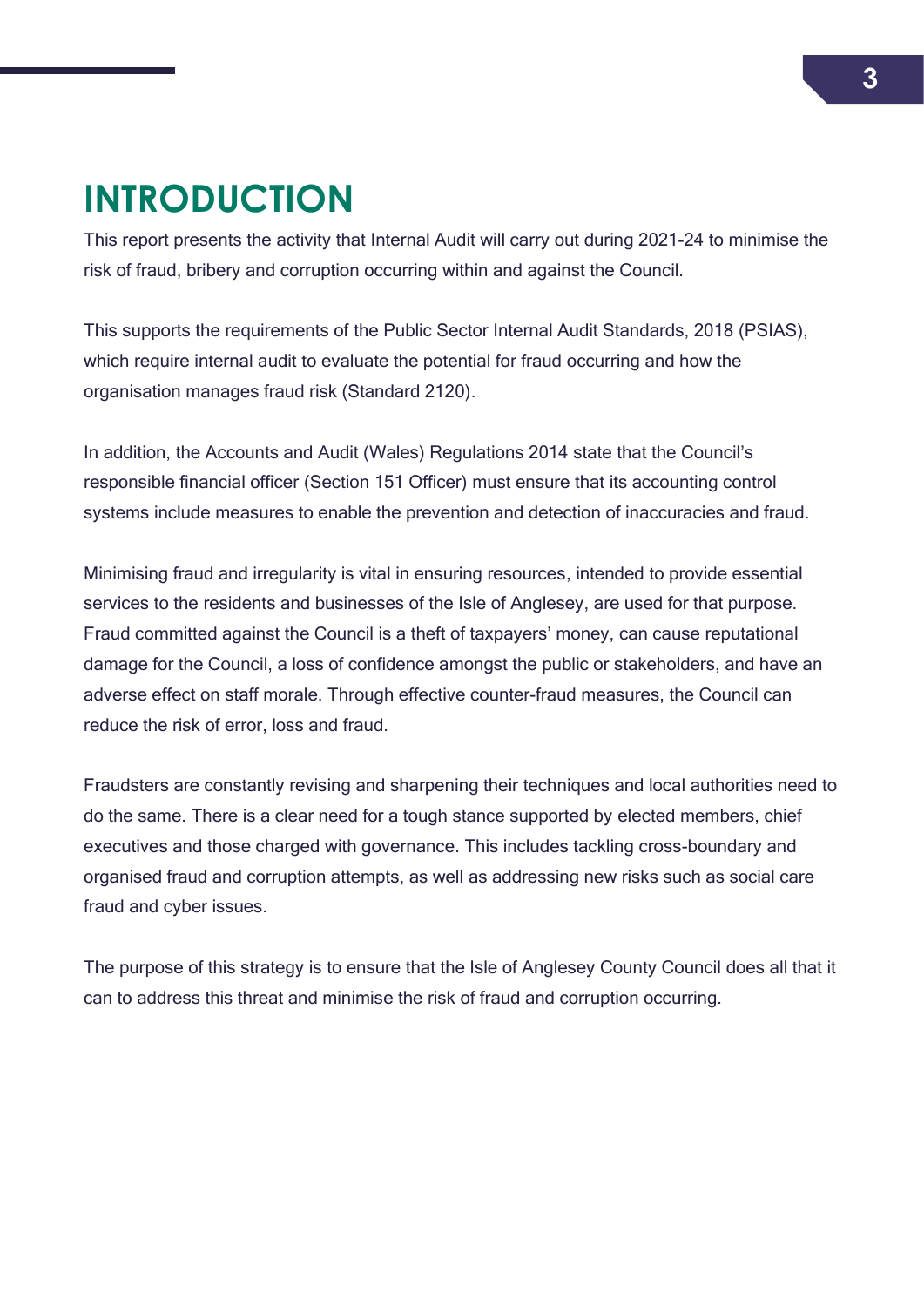## <span id="page-4-0"></span>**WHAT IS FRAUD?**

The term 'fraud' typically describes activities such as theft, corruption, money laundering, conspiracy, bribery and extortion. Before enacted within law, it was generally accepted that fraud was a broad legal concept that generally referred to an intentional act committed to secure an unfair or unlawful gain and was covered within a variety of other criminal legislation, such as the Theft Act 1968.

However, since then, in the UK, fraud has become a criminal offence in its own right; the Fraud Act 2006 sets out three ways in which the crime can be committed:



The following definition is advocated by the CIPFA Counter Fraud Centre:

Fraud is an acquisitive crime that involves stealing (theft) by means of some form of deception or misrepresentation.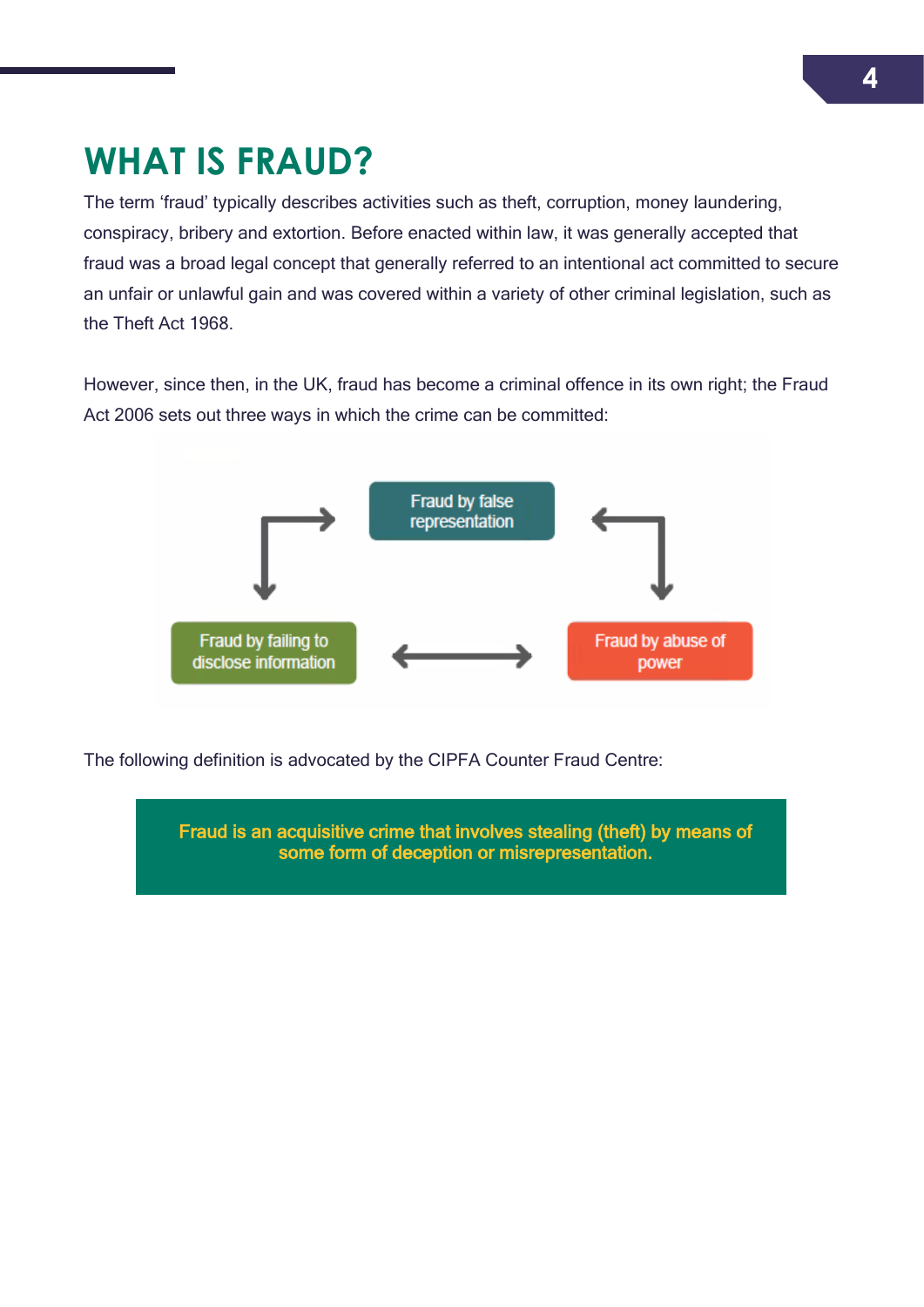# <span id="page-5-0"></span>**WHY IS COUNTERING FRAUD IMPORTANT?**

Fraud continues to pose a major financial threat for councils, with no sign of slowing down. It can affect its reputation and divert funding from vital public services, undermining public trust, financial sustainability and organisational efficiency. In addition, fraud, money laundering and terrorist financing, as well as bribery and corruption have grown enormously to become a global blight that challenges national governments and private industry alike.

CIPFA, in its latest National Fraud and Corruption Tracker (2020) report recognises that each pound lost to fraud represents a loss to the public purse and reduces the ability of the public sector to provide services to people who need them. It quotes the Annual Fraud Indicator 2017, which provides the last set of government sanctioned estimates, and states that fraud costs the public sector at least £40.3bn annually, with £7.3bn of this total being lost in local government.

Successful counter fraud activity is much more than just saving money. These illegitimate activities can undermine public trust, and the social licence that is essential for organisations to operate effectively. When councils take effective counter fraud measures they rebuild this public trust, and ensure they use scarce funds effectively.

In Wales, the Auditor General's report (2019)<sup>1</sup> highlighted that Welsh public services could be losing anything up to £1 billion a year to fraud. At a time of austerity, it is more important than ever for all public bodies in Wales to seek to minimise the risks of losses through fraud.

CIPFA argues that

 $\overline{a}$ 

"leaders of public services organisations have a responsibility to embed effective standards for countering fraud and corruption in their organisations. This supports good governance and demonstrates effective financial stewardship and strong public financial management".

<sup>1</sup> 'Counter-Fraud Arrangements in the Welsh Public Sector - An Overview for the Public Accounts Committee', Report of the Auditor General for Wales, June 2019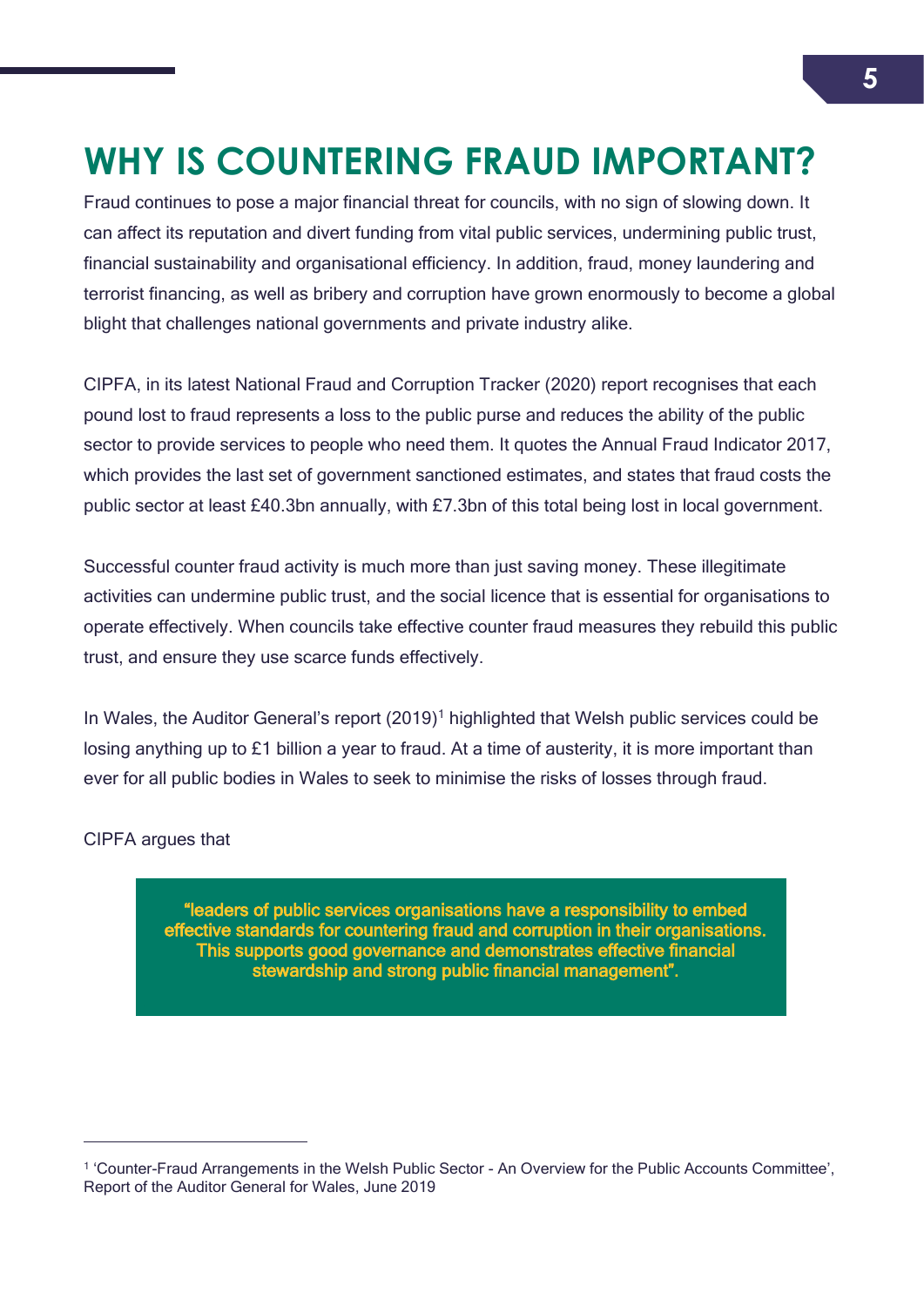## <span id="page-6-0"></span>**COUNTER FRAUD ARRANGEMENTS AND RESOURCING**

### <span id="page-6-1"></span>**UK arrangements for counter fraud**

A number of bodies support and drive good counter fraud practice across the UK, including CIPFA's Counter Fraud Centre, the National Anti Fraud Network (NAFN)<sup>2</sup> and most notably, the National Fraud Initiative (NFI).

The government anti-fraud programme, run by the Cabinet Office, was set up in 1996 to protect public money and punish fraudsters. It reports that it has detected or prevented more than £2bn since it was set up 25 years ago. It identifies attempts to defraud the government and claims to have helped public bodies prevent nearly £850m of pension payments being made in error, £370m of housing benefit fraud and more than £300m of council tax fraud, and has led to 183,000 invalid disabled parking permits being pulled out of circulation.

## <span id="page-6-2"></span>**Wales-wide arrangements for counter fraud**

A recent review of counter-fraud arrangements across the Welsh public sector by the Auditor General reported that the resources devoted to counter-fraud activity vary widely across the public sector in Wales. Across local government in Wales, counter-fraud resourcing arrangements differ markedly from council to council and there is no all-Wales team responsible for local government counter-fraud activities, or any overarching strategy or policy framework.

## <span id="page-6-3"></span>**Regional arrangements**

 $\overline{a}$ 

In the absence of an overarching group or professional network that specifically promotes counter-fraud in local government in Wales, to fill this gap in north Wales a sub-group of the North and Mid Wales Audit Partnership has recently been formed to share and drive good practice in relation to counter fraud. At the time of writing, it has met three times and it is currently working to benchmark good practice with regards to the 15 recommendations made in the Auditor General's report from July 2020<sup>3</sup>.

<sup>&</sup>lt;sup>2</sup> NAFN is a public sector organisation currently hosted by Tameside MBC. Membership is open to any organisation that has responsibility for managing public funds and/or assets. Currently, almost 90% of local authorities are members.

<sup>&</sup>lt;sup>3</sup> 'Raising Our Game' Tackling Fraud in Wales - Report of the Auditor General for Wales, July 2020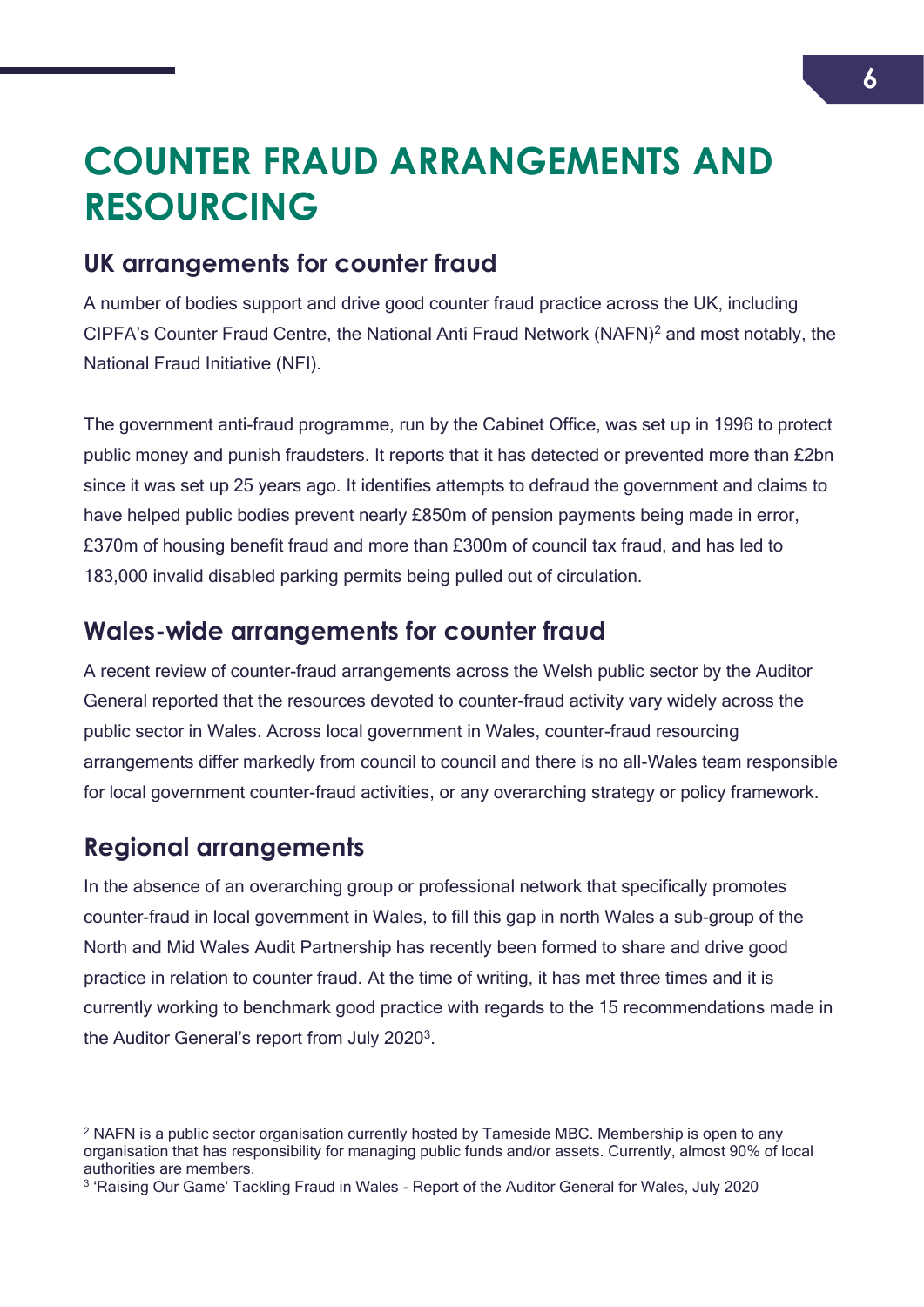## <span id="page-7-0"></span>**Arrangements in the Council**

Following the transfer of fraud investigators from Local Government to the Department for Works and Pensions in 2014, most councils in Wales, including the Isle of Anglesey County Council, no longer have a dedicated council-wide counter-fraud resource, and instead, Internal Audit has been designated the counter-fraud role in the Council.

The CIPFA Code establishes that the ability to take action will be dependent upon the size and nature of an organisation and the size of its counter fraud capacity.

We have recently recruited a Senior Auditor who is a qualified Accredited Counter Fraud Technician. We will be using their skills to drive forward counter fraud activity within the Council.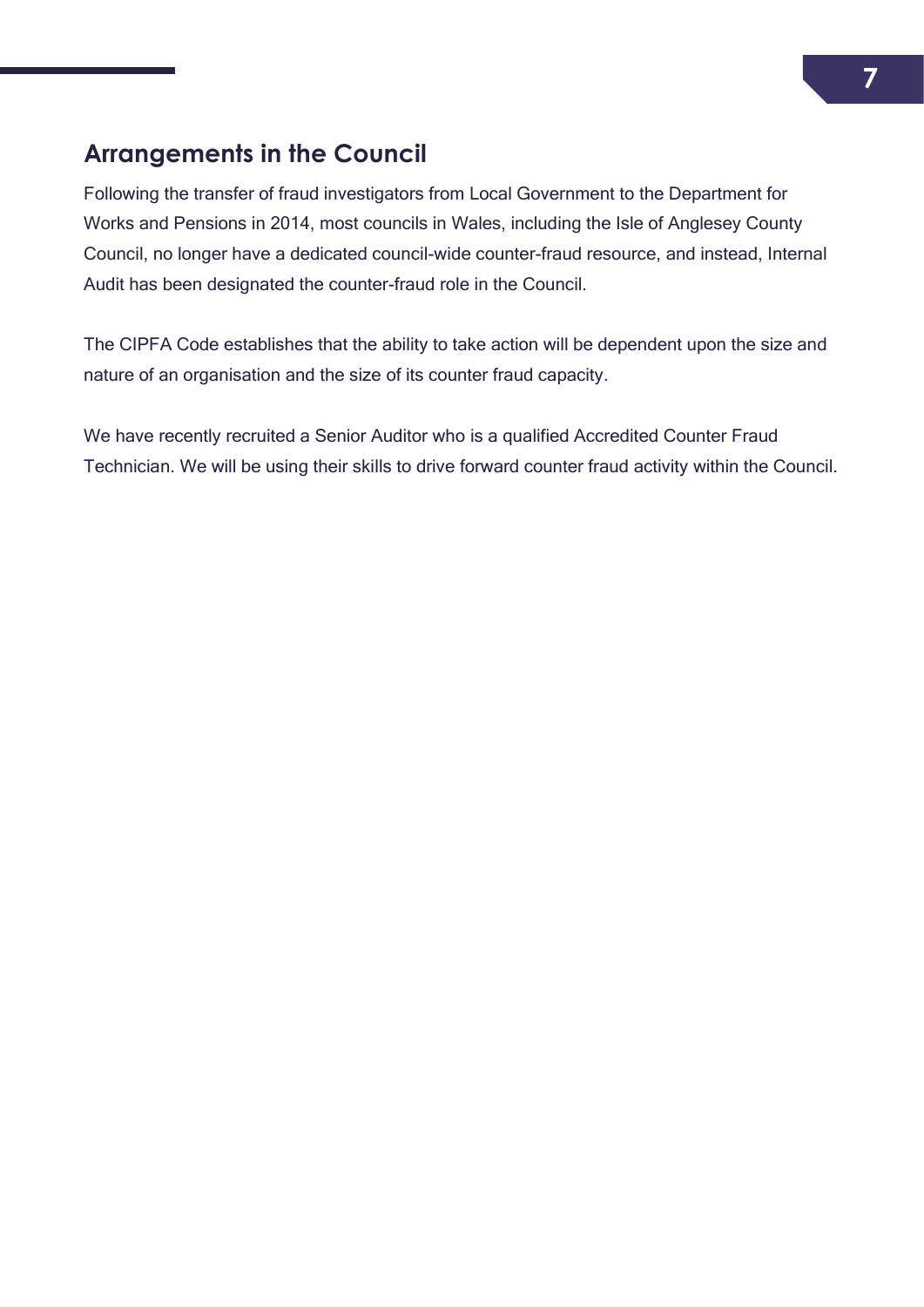## <span id="page-8-0"></span>**CURRENT AND EMERGING FRAUD RISKS AND OPERATIONAL OBJECTIVES**

The volume of alleged fraud cases heard in UK Courts nearly doubled to 151 cases in 2021 compared to 76 in the same period in 2020, with the total value of monies lost to fraud dropping to just under £140 million in 2021, compared to just under £460 million in the same time in 2020<sup>4</sup> .

Professional criminals targeted the public amid COVID-19 disruption to the tune of £37m, which increased from £20.5m in the same period in 2020.

## <span id="page-8-1"></span>**Housing Fraud**

 $\overline{a}$ 

The largest growing fraud area in the UK is housing tenancy, with an estimated £60.1m lost in 2019-20 compared to £47.7m in 2018-19. Tenancy fraud includes illegal subletting, wrongful succession, lying about tenancy agreements or housing applications and failures to disclose changed circumstances, and costs the taxpayer thousands of pounds each year.

With an already huge demand for social housing, properties should not be left empty because the tenant has moved in with a partner, is living somewhere else, or is making money by illegally subletting their council property. Tenancy fraud denies people on the Council's waiting list a decent home.

Although the Head of Housing Services has assessed that, generally, tenancy fraud is low in Anglesey, we will work with the NFI to identify:

- where an individual appears to be resident at two different addresses suggesting possible cases of subletting or dual tenancies
- cases where a housing tenant has died, but the Council may not have been notified so has not removed them from the tenancy
- where an individual appears to have registered on the waiting list using a different address to the one on the housing rents system, suggesting possible undisclosed changes in circumstances or that false information has been provided.

<sup>4</sup> KPMG UK Fraud Barometer, published August 2021, covering the period January to June 2021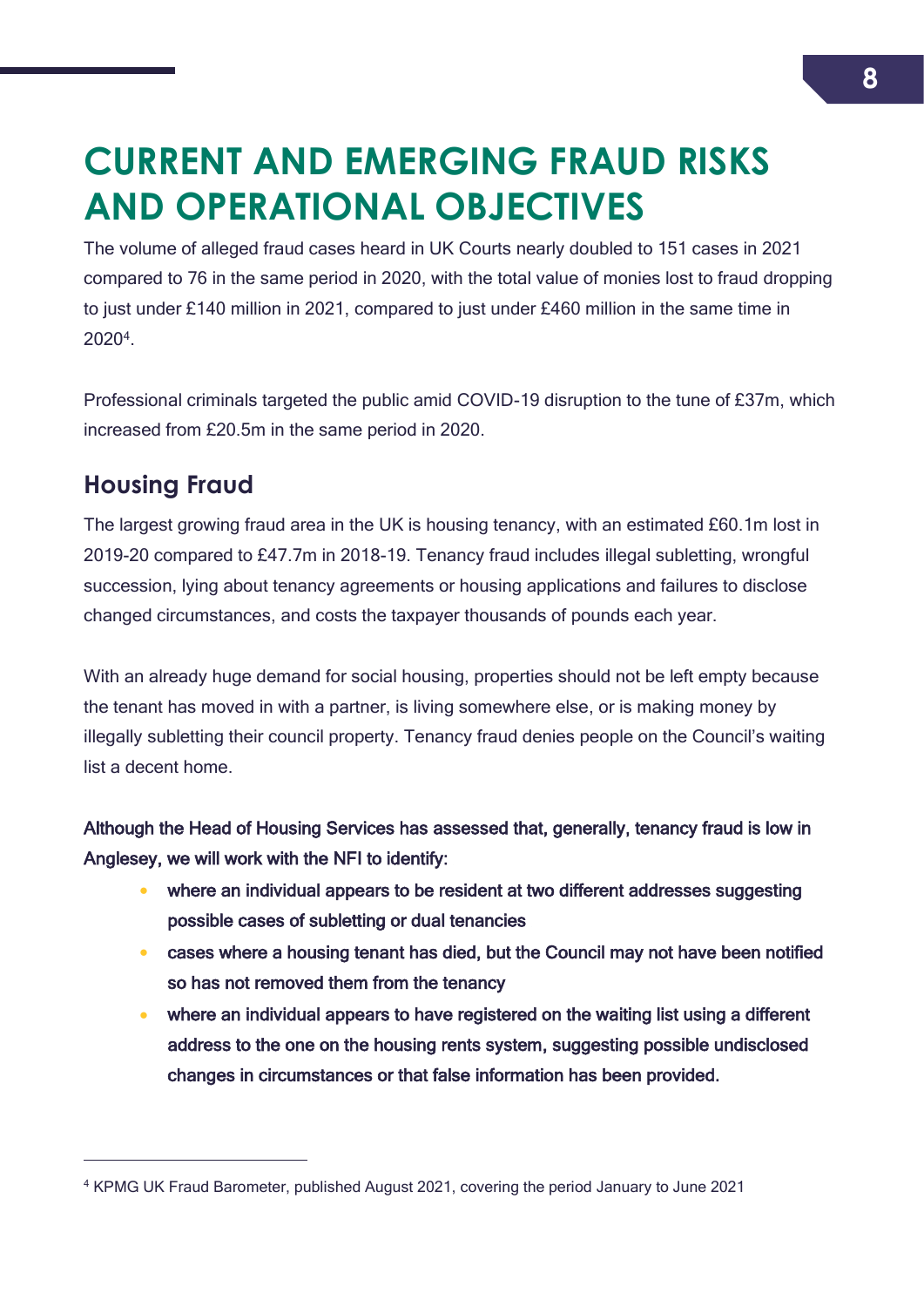## <span id="page-9-0"></span>**Council Tax Single Person Discount**

Council tax single person discount (SPD) is the second largest growing fraud area in the UK and represents almost two-thirds (65%) of the identified instances of fraud, with an estimated value of £35.9m in 2019-20 (£29.0m in 2018-19).

The Council uses an external company to review and validate its SPD claims on a periodic basis to identify claims at risk of fraud and error. The last exercise in August 2021 screened 11,200 accounts, targeted 2,245 accounts and identified 484 errors, with an error rate of 4.3%. The estimated revenue generated from this review is £152,090.

## <span id="page-9-1"></span>**Disabled Parking Concession**

Disabled parking concession (Blue Badge Scheme) represents 17% of the total cases of UK estimated public sector fraud. We work with the NFI to identify cases where a permit holder has died but the Council may not have been notified. In these cases, we have worked with Cyswllt Môn to cancel the permit and update the system to ensure the pass is not renewed.

However, some local authorities also take additional steps to prevent fraudulent abuse, such as taking steps to recover the permit, referring the information to parking attendants to check the permits are not being used to avoid parking fees, and some authorities use the intelligence to recover social services equipment that was on loan to the deceased individual.

We will work with Cyswllt Môn to bolster our counter fraud activities in this area.

## <span id="page-9-2"></span>**Grant fraud**

The impact of grant fraud (prior to the Covid-19 grant disbursement), represented 0.3% of the total identified instances of UK public sector fraud and 15% of the total value (£36.6m).

The COVID-19 pandemic led to the government quickly implementing expansive stimulus packages to support individuals and businesses through this period. Previous experience of natural events and worldwide disasters showed that criminals would take advantage in such situations and that some of the support might go to the wrong places. Organised crime groups were committing business grant fraud nationwide; corporate impersonation, opportunistic claims and false registration for empty properties was widespread.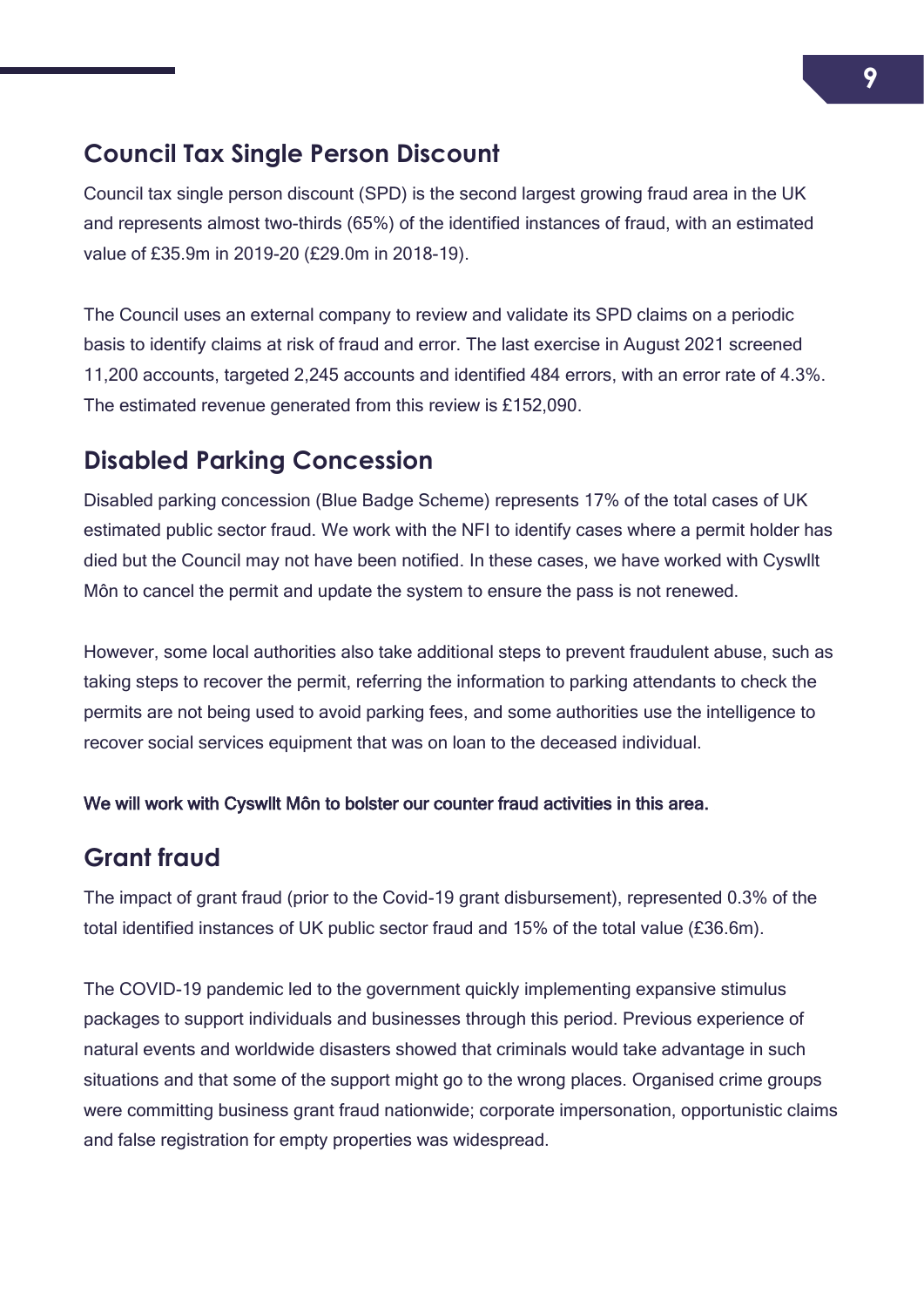The risk of irregular payments was therefore high in the emergency. It can often be difficult to put in robust controls because of the pace of operation. However, the Grants Team implemented low friction up front controls, which we supplemented by distributing NAFN intelligence and providing a member of the Internal Audit Team to assist with undertaking checks prior to payment.

We will also undertake robust post-event assurance activity. We will work with the NFI to identify those claiming multiple grants, those fraudulently in receipt of Small Business Rate Relief within and between authorities, and those claiming both Small Business Grant Fund and Retail Hospitality Leisure Grants, which are mutually exclusive within and between authorities.

### <span id="page-10-0"></span>**Procurement**

Procurement was one of the highest perceived fraud risk areas in 2019-20 and has been for two years running. In the UK courts, procurement fraud increased 400% by volume (from three cases in 2020 to 15 in 2021) and by value to £9.5m from £2.6m compared to 2020.

This area therefore requires strict controls and support. 'Fraud by abuse of power' is one of three ways the Fraud Act 2006 says fraud can be committed. This is relevant to officers who authorise, manage, and monitor contracts with the private sector. The Council accepts this is an area that needs to be strengthened, and that we do not have a consistent system or approach at present.

We are therefore currently undertaking a review of the Council's vulnerability to procurement fraud and will report early in 2022.

## <span id="page-10-1"></span>**Purchase to pay**

Invoice and mandate scams were only the sixth most common type of 'Authorised Push Payment' scams in 2020, however they accounted for 17% of all losses, totalling £81.9m. The majority of losses by value, some £52.5m, were from non-personal or business accounts, where the average fraudulent payment was £18,871. $5$ .

We will continue to work with the Creditors Team to identify and prevent error and fraud, including through the use of data analytics.

 $\overline{a}$ 

<sup>5</sup> Fraud – The Facts 2021, UK Finance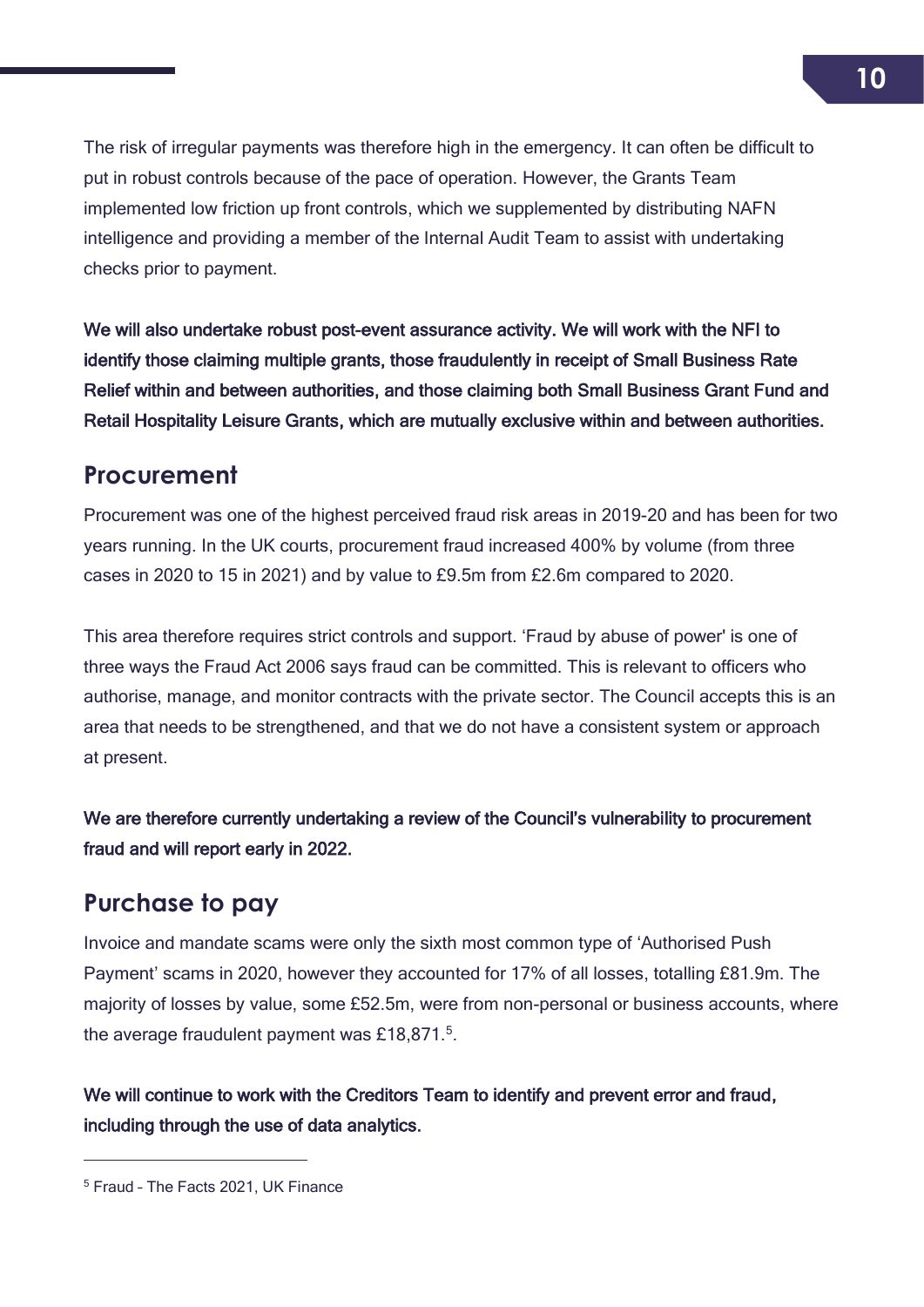## <span id="page-11-0"></span>**STRATEGIC OBJECTIVES**

When writing our Annual Report, we considered CIPFA's Code of Practice on Managing the Risk of Fraud and Corruption (2014)<sup>6</sup> (the CIPFA Code), which sets out best practice for counter fraud work in local government, based on five principles. However, a more recent publication, also endorsed by CIPFA, is the 'Fighting Fraud and Corruption Locally Strategy for the 2020s'<sup>7</sup> (FFCL), which is the overarching counter fraud and corruption strategy for local government in England, and provides a blueprint for a tougher response to fraud and corruption perpetrated against local authorities. In the absence of a Wales-specific strategy, we have used this to underpin our strategic focus.

Similar to the CIPFA Code, the FFCL strategy focuses on five pillars of activity, or strategic objectives, and helps us to set out where the Council needs to concentrate its counter-fraud efforts. These are:

### <span id="page-11-1"></span>**Govern**

The foundation of the Strategy is that *'those charged with* governance' support the activity by ensuring that there are robust arrangements and executive support to ensure anti-fraud, bribery and corruption measures are embedded throughout the Council.

Beating fraud is everyone's business, and the Council needs robust internal arrangements, which are communicated throughout the Council to demonstrate the culture and commitment to preventing fraud.

**GOVERN** Having robust arrangements and executive support to ensure anti-fraud, bribery and corruption measures are embedded throughout the organisation.

 $\overline{a}$ 

Objectives:

The Council has a robust framework of procedures and policies, which combine to act as an effective deterrent to fraudulent activity and provide the means for reporting or detecting fraud or corruption. Additionally, having a corporate counter fraud framework, which provides a whole range of high-level parts, will contribute to the Council having an effective counter-fraud strategy. We will therefore undertake a comprehensive programme of policy refreshment and counter fraud awareness raising. An eLearning package will also be delivered as part of this strategy.

<sup>6</sup> [https://www.cipfa.org/services/networks/better-governance-forum/counter-fraud-documentation/code-of](https://www.cipfa.org/services/networks/better-governance-forum/counter-fraud-documentation/code-of-practice-on-managing-the-risk-of-fraud-and-corruption)[practice-on-managing-the-risk-of-fraud-and-corruption](https://www.cipfa.org/services/networks/better-governance-forum/counter-fraud-documentation/code-of-practice-on-managing-the-risk-of-fraud-and-corruption)

<sup>7</sup> <https://www.cipfa.org/services/cipfa-solutions/fraud-and-corruption/fighting-fraud-and-corruption-locally>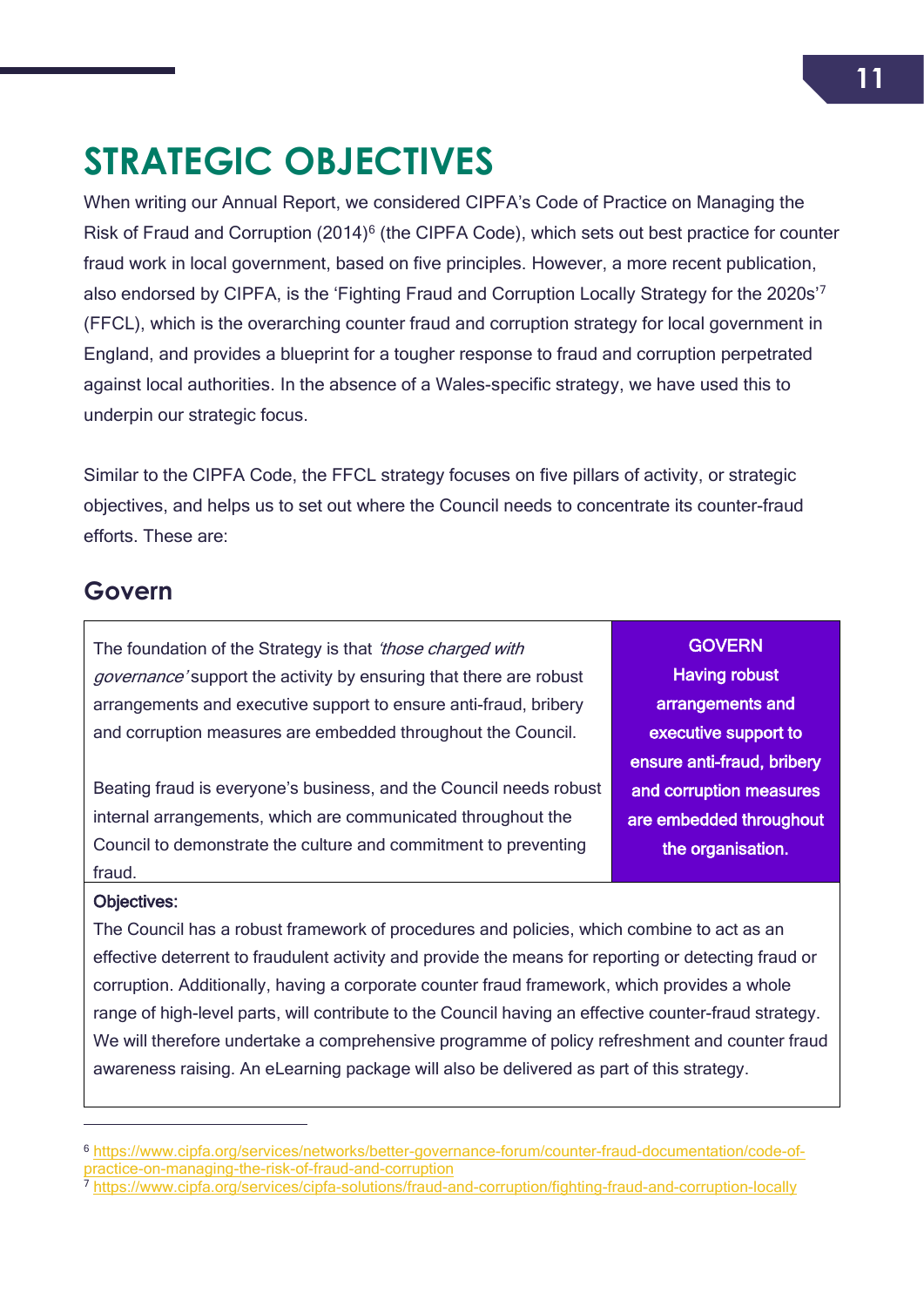## <span id="page-12-0"></span>**Acknowledge**

To create a counter-fraud response, the Council must acknowledge and understand fraud risks and then demonstrate this by committing the right support and appropriate resource for tackling fraud.

The Senior Leadership Team (SLT) has acknowledged the threats of fraud and corruption and the harm they can cause to the Council, its aims and objectives and to its service users by mandating the inclusion of fraud in every service risk register.

We submit an annual report to the Governance and Audit Committee to enable it to challenge activity and understand the Council's counter fraud activity.

#### ACKNOWLEDGE

Assessing and understanding fraud risks.

Committing the right support and tackling fraud and corruption.

Demonstrating that it has a robust antifraud response.

Communicating the risks to those charged with Governance.

#### Objectives:

We will, in conjunction with services, develop three key work streams which will:

- seek to identify fraud risks across the Council
- assess fraud control activities and their effectiveness, and
- dedicate the right level of resource to investigating and detecting fraud where reported

A counter fraud working group will be developed during 2021-22 to help identify fraud risk across the Council. We will work with the group to develop a fraud risk assessment to identify the possible frauds to which services may be exposed. The assessment will estimate both the potential impact of a given fraud and the likelihood of it occurring.

The results of the assessments will enable the Council to understand better the fraud-threat environment in which it operates. The assessments will also be used as a tool to assist in focusing resources on the most relevant fraud risks.

Reactive referrals are often the primary source of work for the Internal Audit Team. It is often the alertness of the public or employees that generate these referrals and enables detection to occur. We will explore the provision of a fraud-reporting tool for staff and public to report concerns.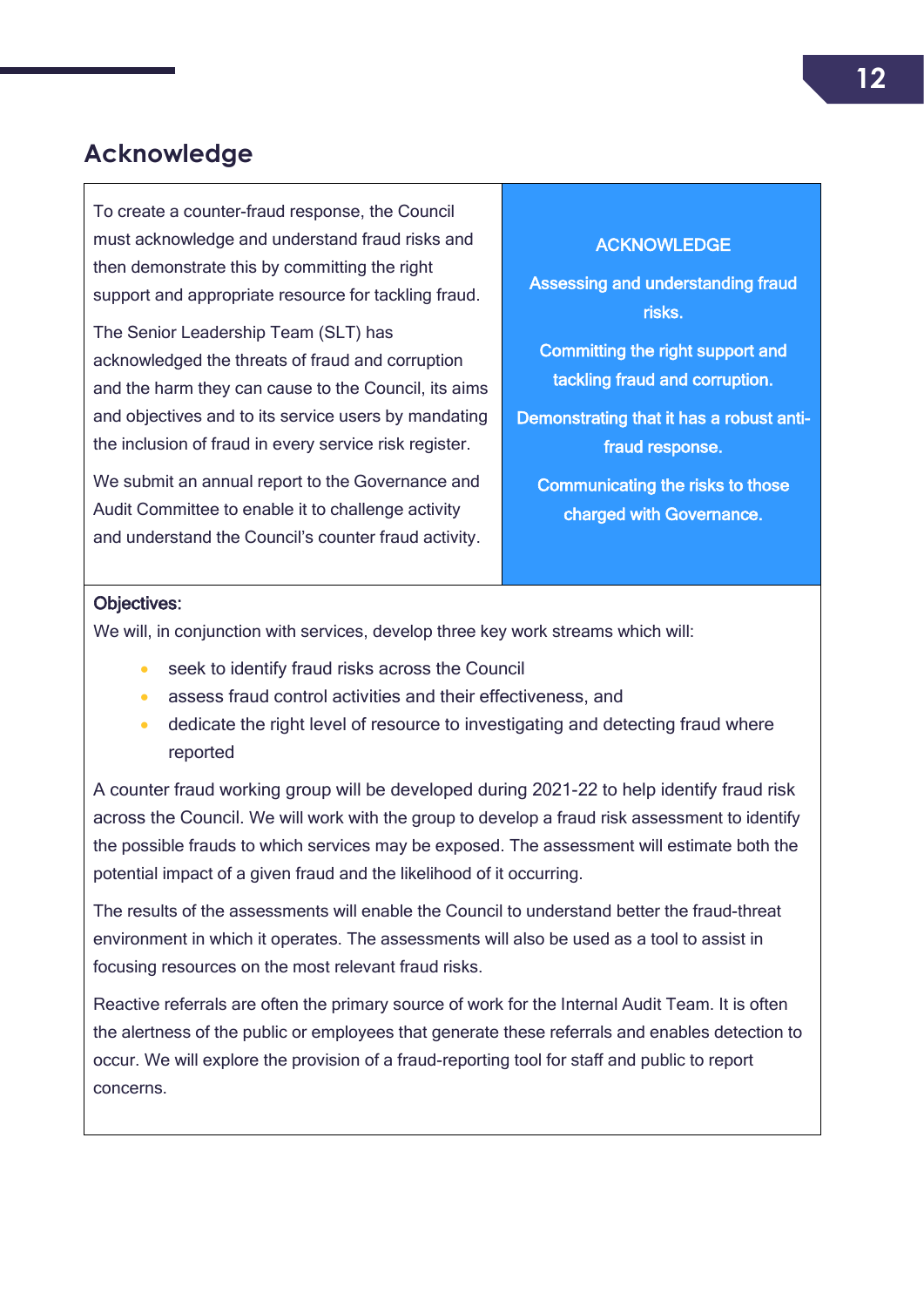## <span id="page-13-0"></span>**Prevent**

The Council can prevent and detect by enhancing fraud controls and processes, making better use of information and technology and developing a more effective anti-fraud culture.

The Council has a statutory responsibility under Section 151 of the Local Government Act 1972 to ensure that proper arrangements are made for the Council's financial affairs and aims to have sound financial systems and procedures, which incorporate efficient and effective internal controls.

#### **PREVENT**

Making the best use of information and technology.

Enhancing fraud controls and processes.

Developing a more effective antifraud culture.

Communicating its activity and successes.

#### Objectives:

We will participate in the annual and biennial NFI exercises, which use data provided by some 1,200 participating organisations from across the public and private sectors to prevent and detect fraud. The NFI matches electronic data within and between public and private sector bodies, which include police authorities, local probation boards, fire and rescue authorities as well as local councils and a number of private sector bodies. The NFI data matching plays an important role in protecting the public purse against fraud risks.

We will promote an anti-fraud culture across the Council by publicising the impact of fraud on the Council and the community, through social media.

We will continue to share National Anti-Fraud Network alerts to the relevant parts of the organisation regularly throughout the year.

The best way to prevent fraud is to share knowledge and raise awareness. Therefore, we will in conjunction with the Training and Development Team, hold regular fraud awareness raising events, including issuing newsletters, training sessions and briefings.

All fraud occurrences are required to be reported to Internal Audit. We will report investigation outcomes and lessons to be learned to the Governance and Audit Committee and the Senior Leadership Team.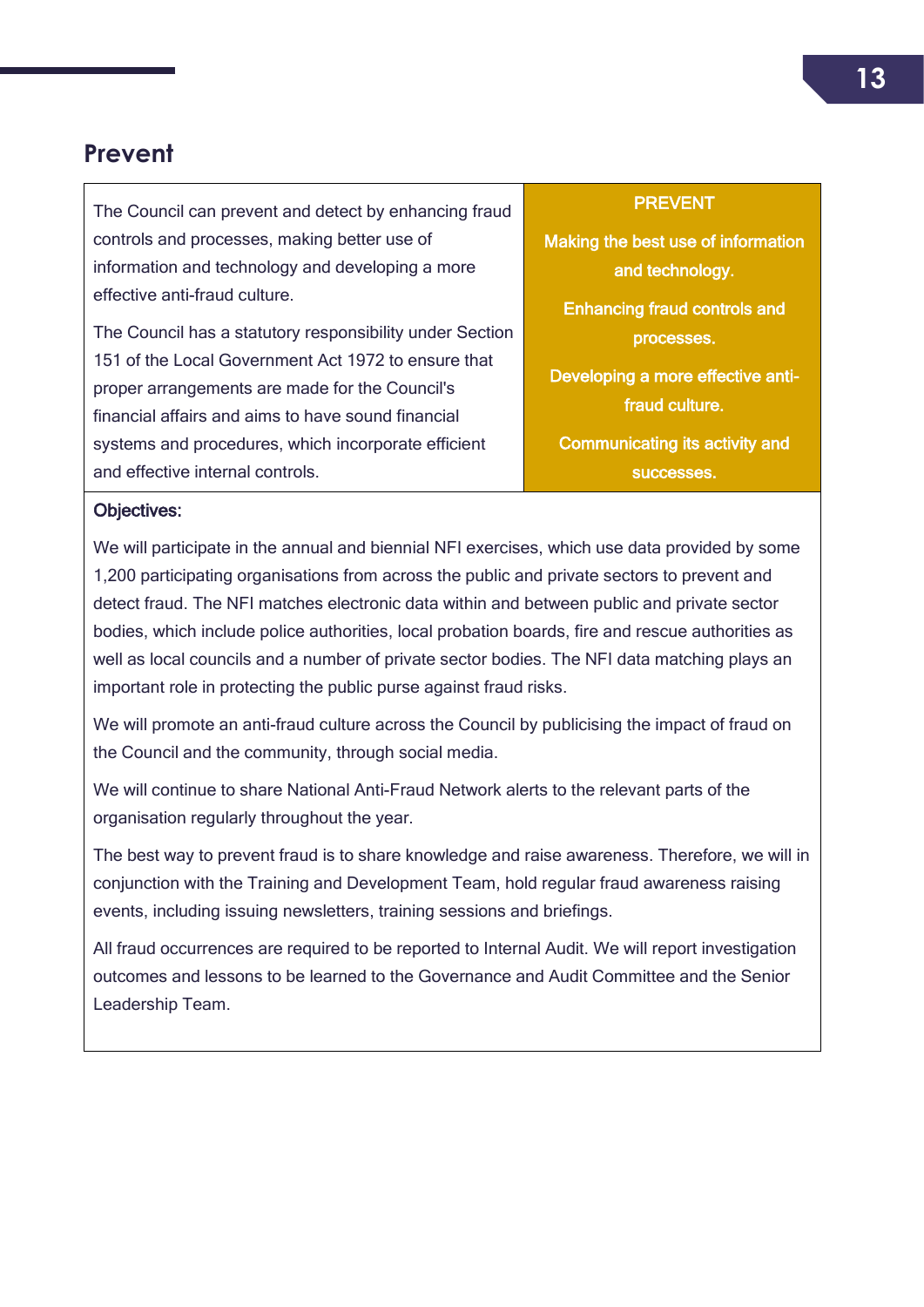### <span id="page-14-0"></span>**Pursue**

While preventing fraud and corruption from happening in the first place is the Council's primary aim, it is essential that a robust enforcement response is available to pursue fraudsters and deter others.

The Council will always seek the strongest possible sanction against any individual or organisation that defraud or attempt to defraud the Council.

A further element of the Council's response to tackling fraud is seeking financial redress. The recovery of defrauded monies is an integral part of the Strategy, and action will be taken to recover losses. Where criminality has been proven then the Proceeds of Crime Act 2002 will, where appropriate, be used to recover funds.

Other methods of recovery may include, but are not confined to, civil proceedings; unlawful profit orders and compensation orders.

#### **PURSUE**

Prioritising fraud recovery and use of civil sanctions.

Developing capability and capacity to punish offenders.

Collaborating across geographical and sectoral boundaries.

Learning lessons and closing the gaps.

#### Objectives:

We will continue collaborating across the north Wales region to drive forward improvements in counter fraud activity, including addressing the 15 recommendations made by the Auditor General in his July 2020 report.

We will also continue collaborating across national boundaries to collaborate with the North West Chief Audit Executive Counter Fraud Sub Group, to learn lessons, share good practice and close the gap.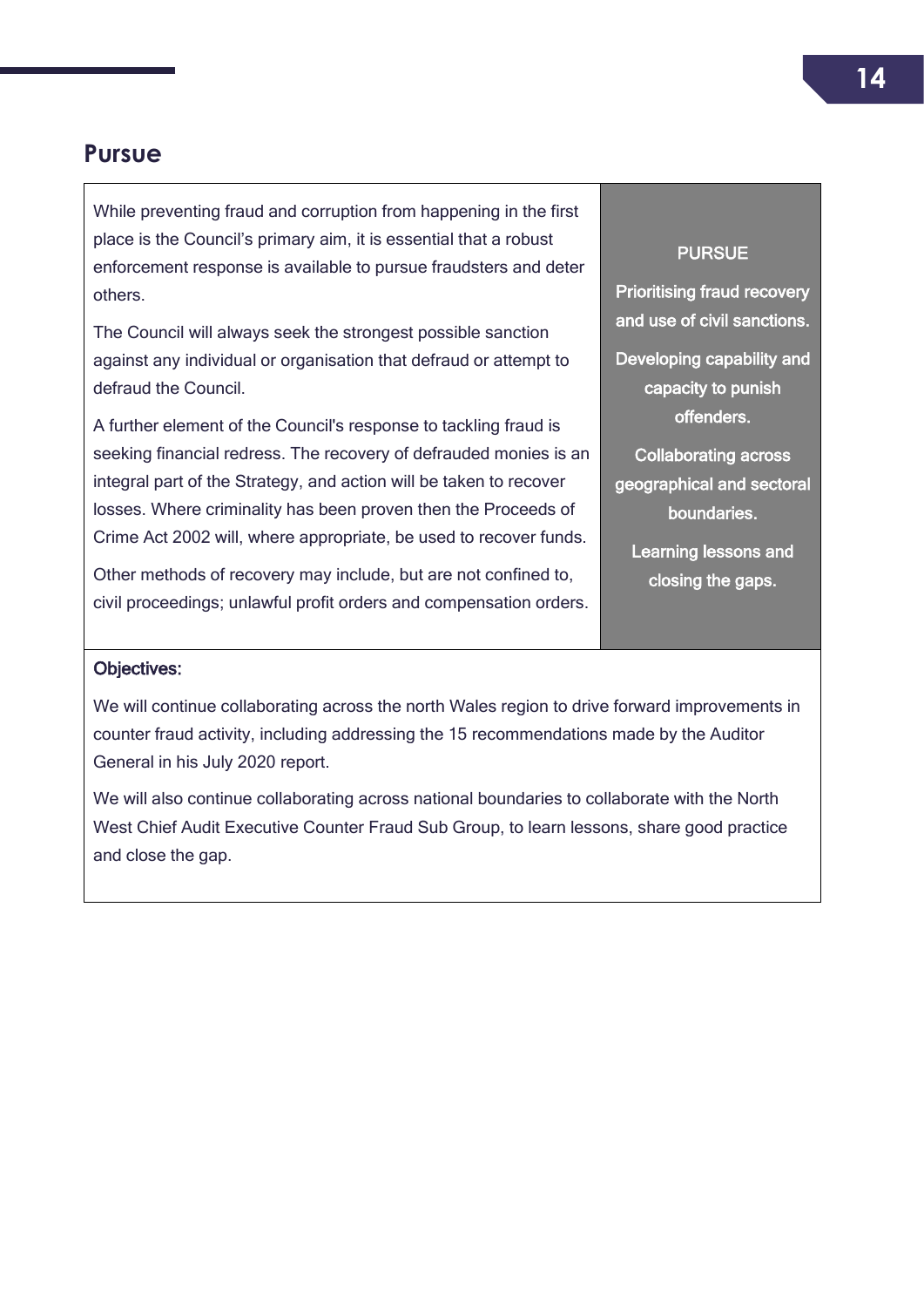## <span id="page-15-0"></span>**Protecting itself and its residents**

This theme lies across the pillars of this strategy and involves protecting the Council against serious and organised crime, protecting individuals from becoming victims of crime and protecting against the harm that fraud can do to the wider community. It also covers protecting public funds, protecting the Council from cyber-crime and protecting itself from future frauds.

The Council recognises that fraud is not a victimless crime and seeks to protect the vulnerable from the harm that fraud can cause in the community.

We have a duty to protect residents in our communities from fraud and we should work in collaboration with officers across the Council and partner agencies to prevent fraud and safeguard the vulnerable.

#### PROTECTING ITSELF AND ITS RESIDENTS

Having robust arrangements and executive support to ensure antifraud, bribery and corruption measures are embedded throughout the organisation.

Recognising the harm that fraud can cause in the community.

#### Objectives:

To ensure our counter fraud strategy aligns with the Council's safeguarding responsibilities to actively protect the most vulnerable in our communities, we will work closely with social care teams to develop joint approaches to identify best practice in countering risks relating to social care fraud.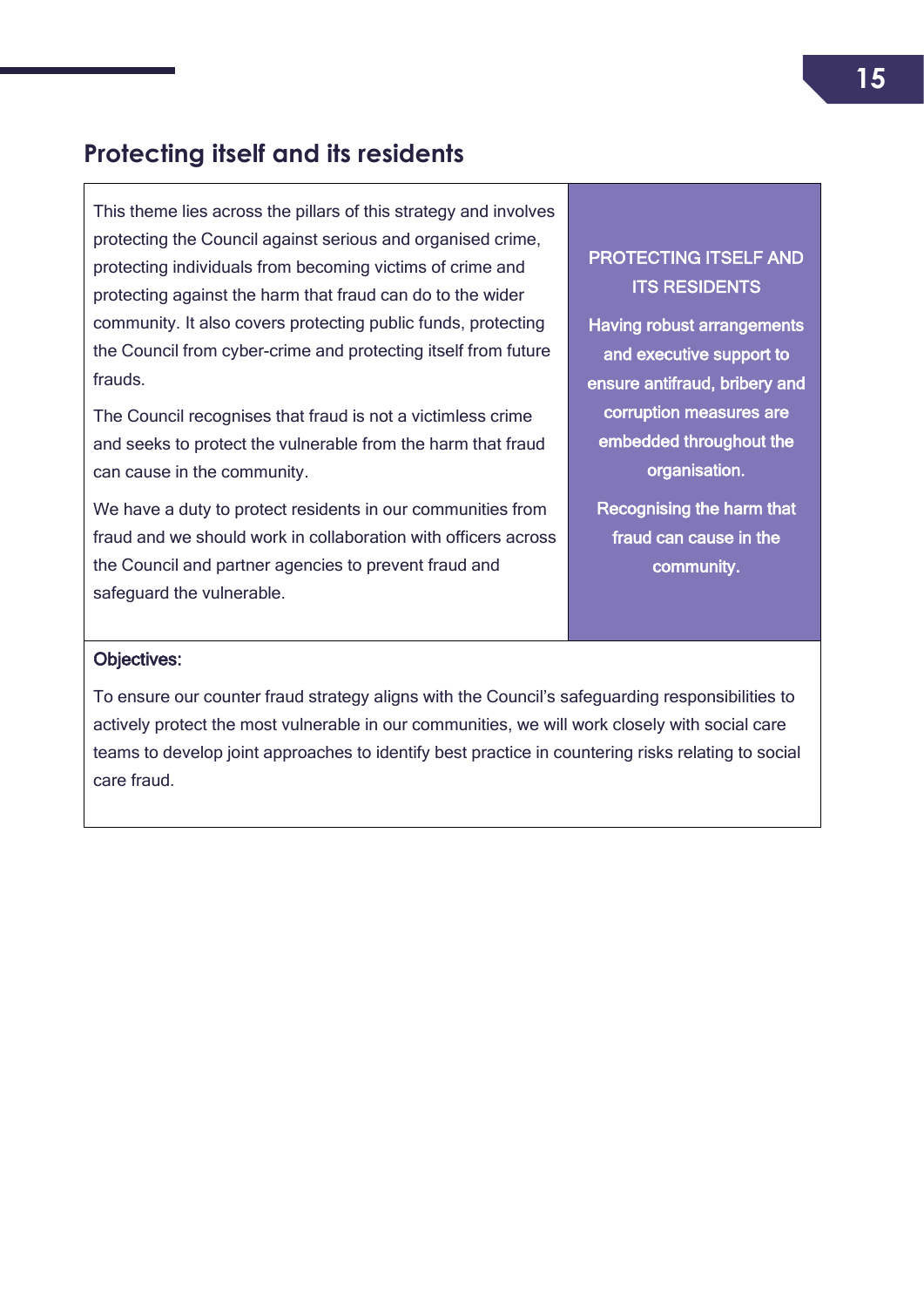# <span id="page-16-0"></span>**CONCLUSION**

As custodians of public resources, every public sector organisation has a responsibility to fight fraud and corruption. Successful organisational efforts to prevent, identify and manage various types of fraud not only strengthens the state of public finances, but also mitigates moral and reputational risks across the public sector.

Some level of public sector fraud is likely, even in normal times, but the past 21 months has yielded unprecedented challenges, as the Covid-19 pandemic dramatically transformed the work of the Council, the lives of its staff and lockdown restrictions significantly impacted on the economy.

The planned work to improve the Council's counter fraud arrangements were put on hold while the team supported the Council's response to the pandemic. This strategy establishes a robust way forward to ensure the Internal Audit Team is able to:

- adapt to emerging threats and issues, and address current and future fraud risks across the Council;
- assess, analyse and report on existing and future fraud risks affecting the Council, and;
- **•** identify requirements for future counter fraud work.

Progress against the strategy and the activities required to achieve its objectives will be reported to the Governance and Audit Committee, and will be subject to continuous review.

There is a clear need for a tough stance supported by elected members, chief executives and those charged with governance. Having robust arrangements and executive support to ensure anti-fraud, bribery and corruption measures are embedded throughout the organisation will be critical.

Finally, the behaviours and actions of individuals play a crucial role in tackling fraud risks. We must all, staff and members alike, play our part in creating a culture hostile to the risks of fraud and corruption, clearly setting out the line between acceptable and unacceptable behaviour within the Council.